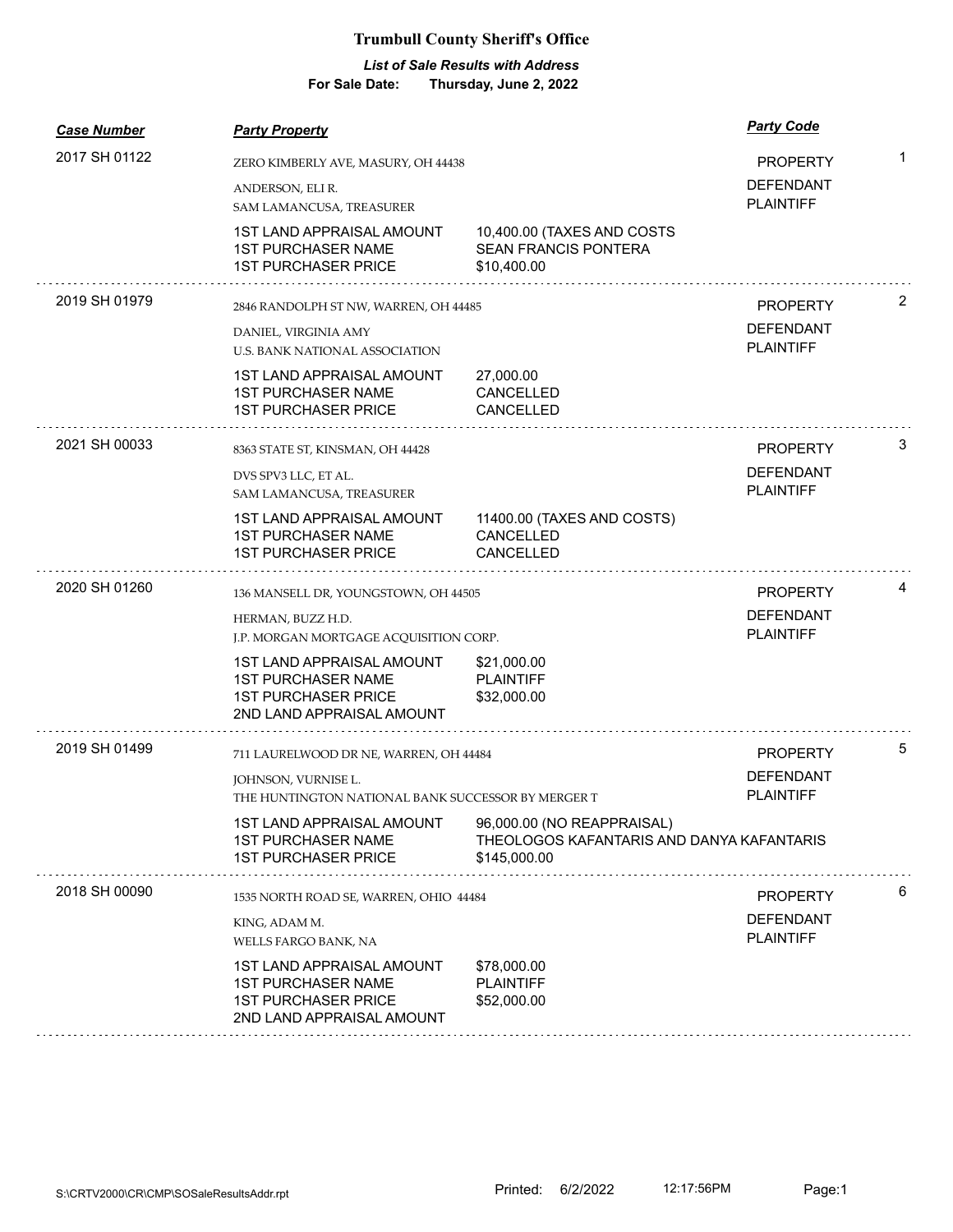| <b>Case Number</b> | <b>Party Property</b>                                                                       |                                                                     | <b>Party Code</b>                    |    |
|--------------------|---------------------------------------------------------------------------------------------|---------------------------------------------------------------------|--------------------------------------|----|
| 2019 SH 01988      |                                                                                             | 223 SUPERIOR ST, NEWTON FALLS, OH 44444                             |                                      | 7  |
|                    | LAWSON, JOSEPH WAYNE<br>SELECT PORTFOLIO SERVICING, INC.                                    |                                                                     | <b>DEFENDANT</b><br><b>PLAINTIFF</b> |    |
|                    | <b>1ST LAND APPRAISAL AMOUNT</b><br><b>1ST PURCHASER NAME</b><br><b>1ST PURCHASER PRICE</b> | \$60,000.00 (NO NEW APPRAISAL)<br><b>CANCELLED</b><br>CANCELLED     |                                      |    |
| 2021 SH 00011      | ZERO BECHTEL AVE, WARREN, OH 44485                                                          |                                                                     | <b>PROPERTY</b>                      | 8  |
|                    | LOWE, JAMES ROBERT<br>SAM LAMANCUSA, TREASURER                                              |                                                                     | <b>DEFENDANT</b><br><b>PLAINTIFF</b> |    |
|                    | <b>1ST LAND APPRAISAL AMOUNT</b><br><b>1ST PURCHASER NAME</b><br><b>1ST PURCHASER PRICE</b> | 1,800.00 (TAXES AND COSTS)<br><b>NO BIDS</b><br><b>NO BIDS</b>      |                                      |    |
| 2020 SH 00316      | 1340 NORTH WEST MONCREST DR, WARREN, OH 44485                                               |                                                                     | <b>PROPERTY</b>                      | 9  |
|                    | NICHOLAS, JOHN M.                                                                           | BAYVIEW LOAN SERVICING, LLC, A DELAWARE LIMITED LI                  |                                      |    |
|                    | 1ST LAND APPRAISAL AMOUNT<br><b>1ST PURCHASER NAME</b><br><b>1ST PURCHASER PRICE</b>        | \$48,000.00<br>NO BIDS<br>NO BIDS                                   |                                      |    |
| 2017 SH 01377      | 557 MURRAY HILL, LIBERTY TWP.                                                               |                                                                     | <b>PROPERTY</b>                      | 10 |
|                    | PHILLIPS, JOSEPH<br>SAM LAMANCUSA, TREASURER                                                |                                                                     | <b>DEFENDANT</b><br><b>PLAINTIFF</b> |    |
|                    | <b>1ST LAND APPRAISAL AMOUNT</b><br><b>1ST PURCHASER NAME</b><br><b>1ST PURCHASER PRICE</b> | \$47,500.00 (TAXES AND COSTS)<br><b>THAIR FARAH</b><br>\$107,000.00 |                                      |    |
| 2019 SH 01011      | 1655 KEEFER RD GIRARD OH 444420                                                             |                                                                     | <b>PROPERTY</b>                      | 11 |
|                    | RIMER, JAMES M.<br>SAM LAMANCUSA, TREASURER                                                 |                                                                     | <b>DEFENDANT</b><br><b>PLAINTIFF</b> |    |
|                    | <b>1ST LAND APPRAISAL AMOUNT</b><br><b>1ST PURCHASER NAME</b><br><b>1ST PURCHASER PRICE</b> | 26,700.00 (TAXES AND COSTS)<br>M. WALKER INVESTMENTS<br>\$26,700.00 |                                      |    |
| 2020 SH 00219      | ZERO JERRY DR, HUBBARD, OH 44425                                                            |                                                                     | <b>PROPERTY</b>                      | 12 |
|                    | RUSSO, ARLIE V.<br>TRUMBULL COUNTY TREASURER                                                |                                                                     | <b>DEFENDANT</b><br><b>PLAINTIFF</b> |    |
|                    | <b>1ST LAND APPRAISAL AMOUNT</b><br><b>1ST PURCHASER NAME</b><br><b>1ST PURCHASER PRICE</b> | 7,300.00 9 (TAXES AND COSTS)<br><b>JP MARSH</b><br>\$7,300.00       |                                      |    |
| 2017 SH 00908      | 2206 NORTHFIELD AVE NW, WARREN, OH 44485                                                    |                                                                     | <b>PROPERTY</b>                      | 13 |
|                    | WHITACRE, GRETCHEN L<br>THE BANK OF NEW YORK MELLON, F/K/A THE BANK OF NEW                  |                                                                     | <b>DEFENDANT</b><br><b>PLAINTIFF</b> |    |
|                    | 1ST LAND APPRAISAL AMOUNT<br><b>1ST PURCHASER NAME</b><br><b>1ST PURCHASER PRICE</b>        | \$36,000.00 (NO NEW APPRAISAL)<br><b>PLAINTIFF</b><br>\$32,000.00   |                                      |    |
|                    |                                                                                             |                                                                     |                                      |    |